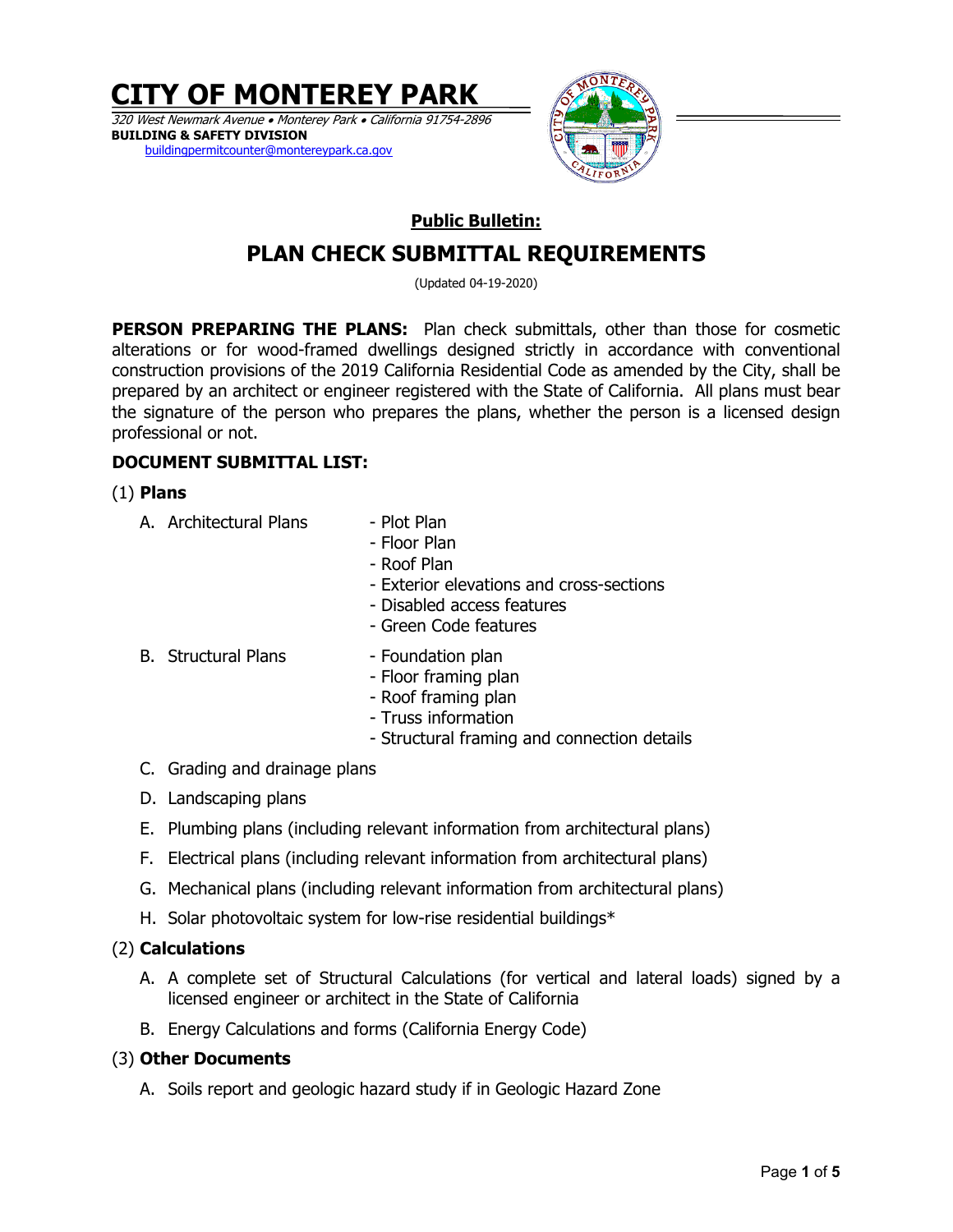Public Bulletin:

# **PLAN CHECK SUBMITTAL REQUIREMENTS**

(Continued)

- B. Hazardous material inventory list (list types and quantities of chemicals stored on site)
- C. Material specifications

## **EXPANDED INFORMATION ON ABOVE DOCUMENTS:**

- (1) **General Information**
	- A. Plans prepared with legible ink or indelible pencil or by a reproduction-process shall be drawn to scale, fully dimensioned, and a minimum size of 24" x 36". Plans shall be of sufficient clarity to indicate the nature and extent of the proposed work and to show in detail that the project will conform to the provisions of all applicable codes and of relevant laws, ordinances, rules, regulations, and orders
	- B. Seal and signature by a California licensed architect or engineer shall be provided on all documents
	- C. Name, title, registration (if applicable), address, and telephone number of the architect, engineer, or person preparing plans on cover sheet
	- D. Project name and address, as well as project owner's name, address, and telephone number
	- E. Cover sheet information:
		- Applicable codes and editions (2019 CBC, 2019 CRC, 2019 CGBC, 2019 CMC, 2019 CEC, 2019 CPC & 2019 CEnC)
		- Description detailing scope of all work
		- Occupancy classification(s)
		- Construction types
		- Number of stories
		- Egress analysis
		- Required minimum plumbing fixture analysis
		- If fire sprinklers are to be provided
		- Assessor's Parcel Number
		- Legal description of parcel
		- Lot area
		- Building area
		- Floor area
		- Building height
		- Zone (Fire, Seismic, etc.)
	- F. NPDES requirements shall be incorporated into the construction documents

## (2) **Architectural Plans and Green Building Plans**

- A. Plot plan including:
	- Vicinity map and North arrow
	- Lot dimensions, property lines, and street and alley locations
	- Building footprint showing all projections and dimensions to property lines and adjacent structures
	- Grade elevations at property line corners, at driveways, and at garage floor
	- Fully dimensions parking lot layout, driveway locations, and sidewalks, including all required disabled access features, such as disabled parking spaces and paths of travel from disabled parking spaces and public sidewalks to all building entrances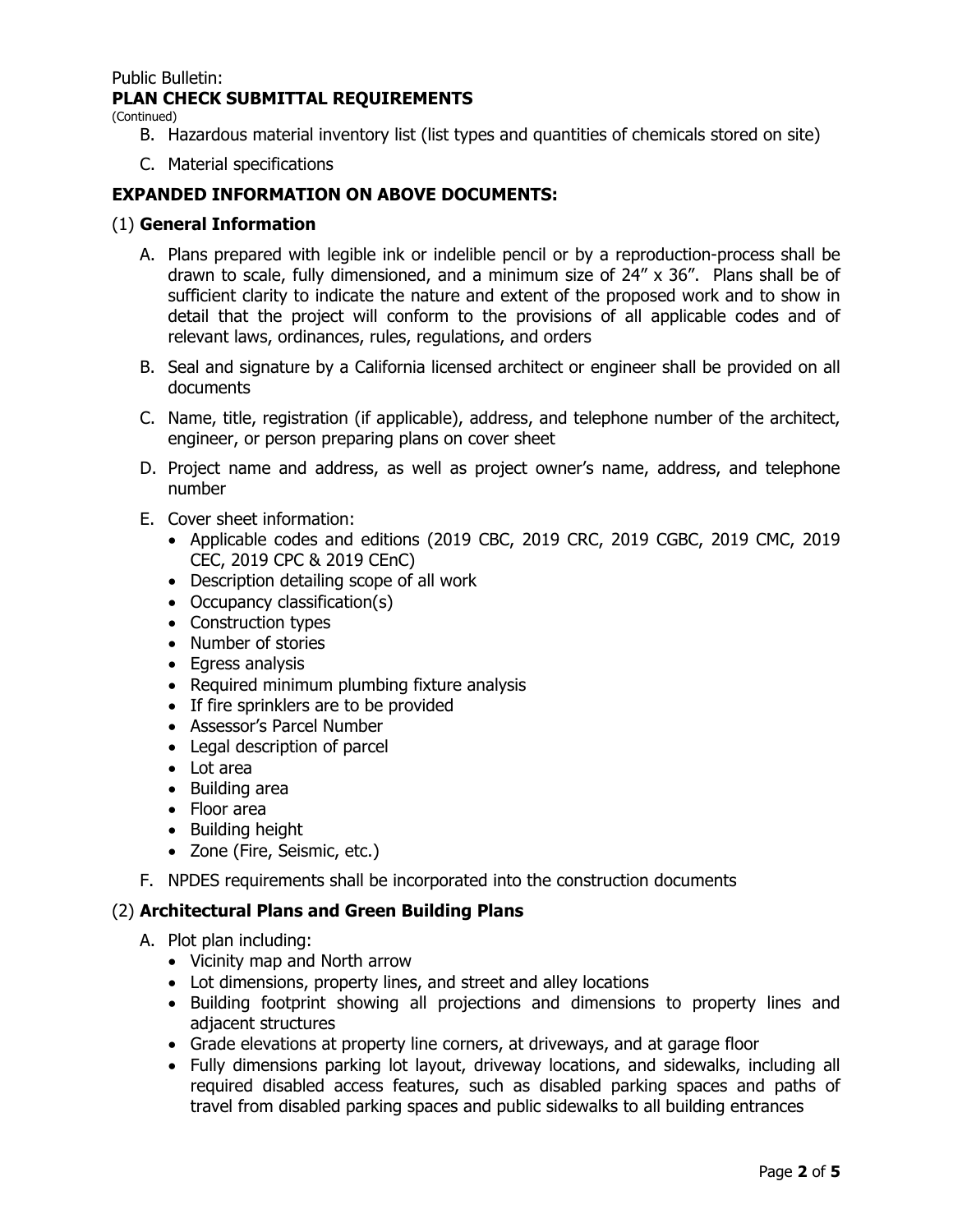#### Public Bulletin: **PLAN CHECK SUBMITTAL REQUIREMENTS**

(Continued)

- Show all proposed and existing utility meters and public sewer connections including its sizes
- Easements and visible utilities on site
- Parking analysis/summary for addition (including addition to or reduction in the number of parking spaces
- Show location of top or toe of any slope on property
- B. Fully dimensioned floor plans, including room sizes and uses, corridor and aisle widths, and all disabled access features, including fully dimensioned and detailed restrooms
- C. Fully dimensioned roof plans, including roof eaves, overhangs, rakes, gables, parapets, and roofing material
- D. Exterior elevations detailing all exterior walls and cross sections in each direction
- E. Interior elevations including fixed cabinets, counters, drinking fountains, and public telephones to show compliance with all applicable disabled access requirements
- F. Door and window locations, door and window schedules, size and type, and door threshold details
- G. Fully dimensioned elevator, ramp, and stair, details including rise and run for stairs, handrails, and all member sizes
- H. Show all exit locations, including exit paths, exit signs, and exit lighting
- I. Fire separation wall locations and construction details
- J. Location of fire-rated corridors, door ratings and locations, and smoke and fire damper locations and construction details
- K. Provide fireplace details
- L. Provide finish schedule with flame spread ratings
- M. Disabled access notes to cover all other applicable accessibility requirements that are not covered by details

## (3) **Structural Plans**

- A. The type of soil and bearing value shall be indicated on the plan
- B. Structural wall sections including connection details at foundation, floor, and roof levels
- C. Post and girder connection details
- D. Footing, pier, and grade beam details
- E. Shear wall and holdown details, including wall construction, nailing, anchor bolts, transfer connections, and holdowns; and other lateral-force-resisting systems
- F. Stairway framing and connections, including handrails, and dimensions of all members
- G. Flashing details when flashing is provided
- H. Material specifications
- I. Where prefabricated trusses are used: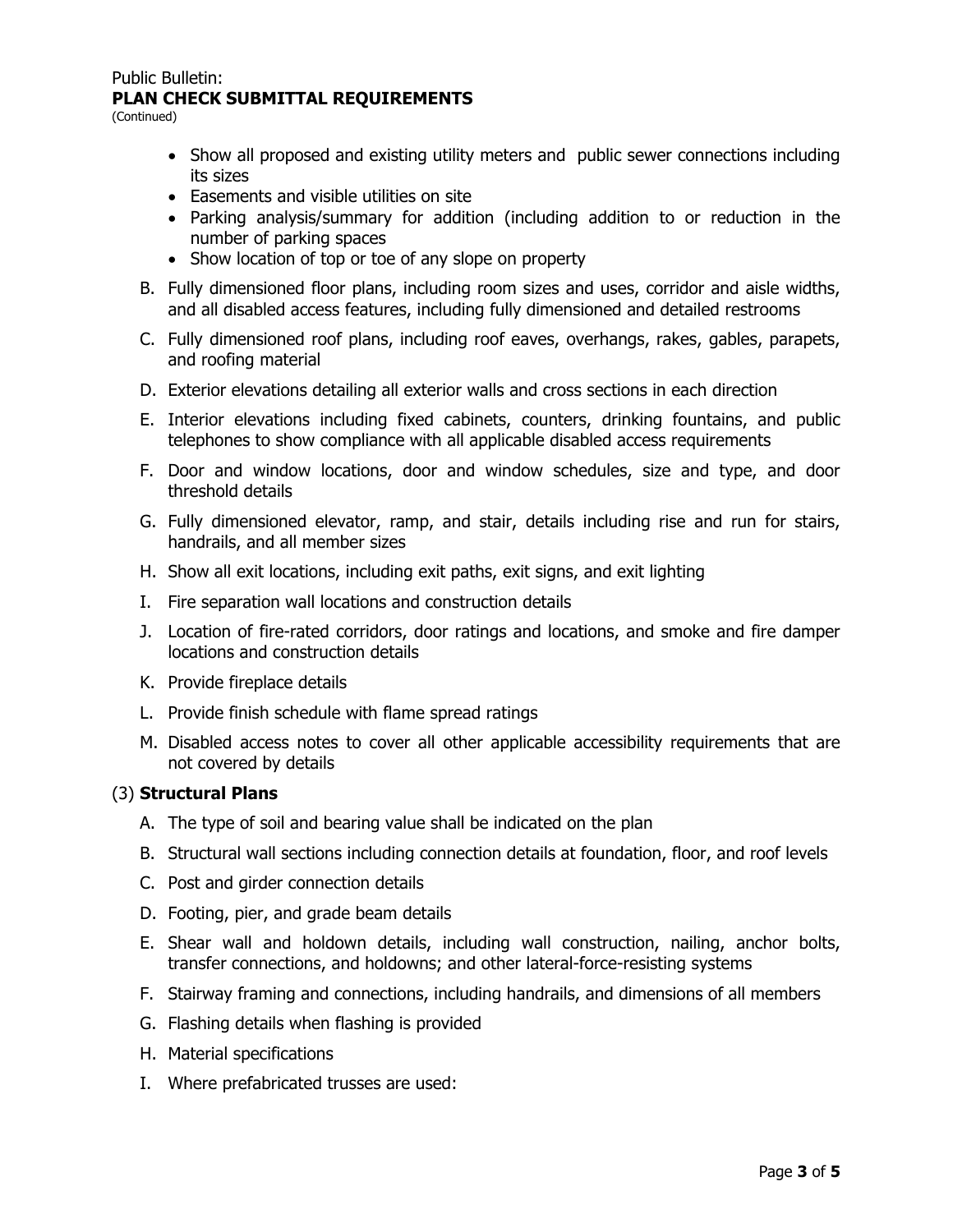#### Public Bulletin:

# **PLAN CHECK SUBMITTAL REQUIREMENTS**

(Continued)

- Roof framing plan with truss I.D. number(s) and manufacturer's name
- Detail of all trusses, including gable bracing and bridging
- Detail of all truss splices, connections, plate sizes, and hangers
- Truss plans to be stamped by the licensed design engineer or architect of the project stating that he/she has reviewed and approved the plan

# (4) **Grading and Drainage Plans**

- A. Existing and proposed grading plans
- B. Pad elevations, ground slope drainage pattern, and topographic plans
- C. Retaining walls and drainage systems

# (5) **Landscaping Plans**

A. Shall all structures, including accessory structures, walkways, etc, including all required disabled access features

# (6) **Mechanical Plans**

- A. HVAC plan including size (Btu/h output) with equipment location, duct sizing and distribution, and location of fire/smoke dampers
- B. Environmental and product conveying duct plan
- C. Gas pipe isometric and sizing calculations
- D. Kitchen plan for commercial and common area kitchens

# (7) **Electrical Plans**

- A. Single line diagram, including wire and conduit sizes and equipment location
- B. Service and feeder load calculations
- C. Lighting and power plans, including all lighting controls

## (8) **Plumbing Plans**

- A. Site utility plan and sizing calculations
- B. Waste and vent isometric and sizing calculations
- C. Water pipe isometric and sizing calculations
- D. Kitchen plan for commercial and common area kitchens
- E. Roof drain plan and sizing calculations
- F. Condensate drain plan and hydronics piping plan

## (9) **Energy Requirements**

- A. Energy Certificate of Compliance (new or alteration)
	- Building envelope
	- Mechanical systems
	- Electrical (indoor and outdoor lighting, signs) including load disaggregation
	- Water heating systems